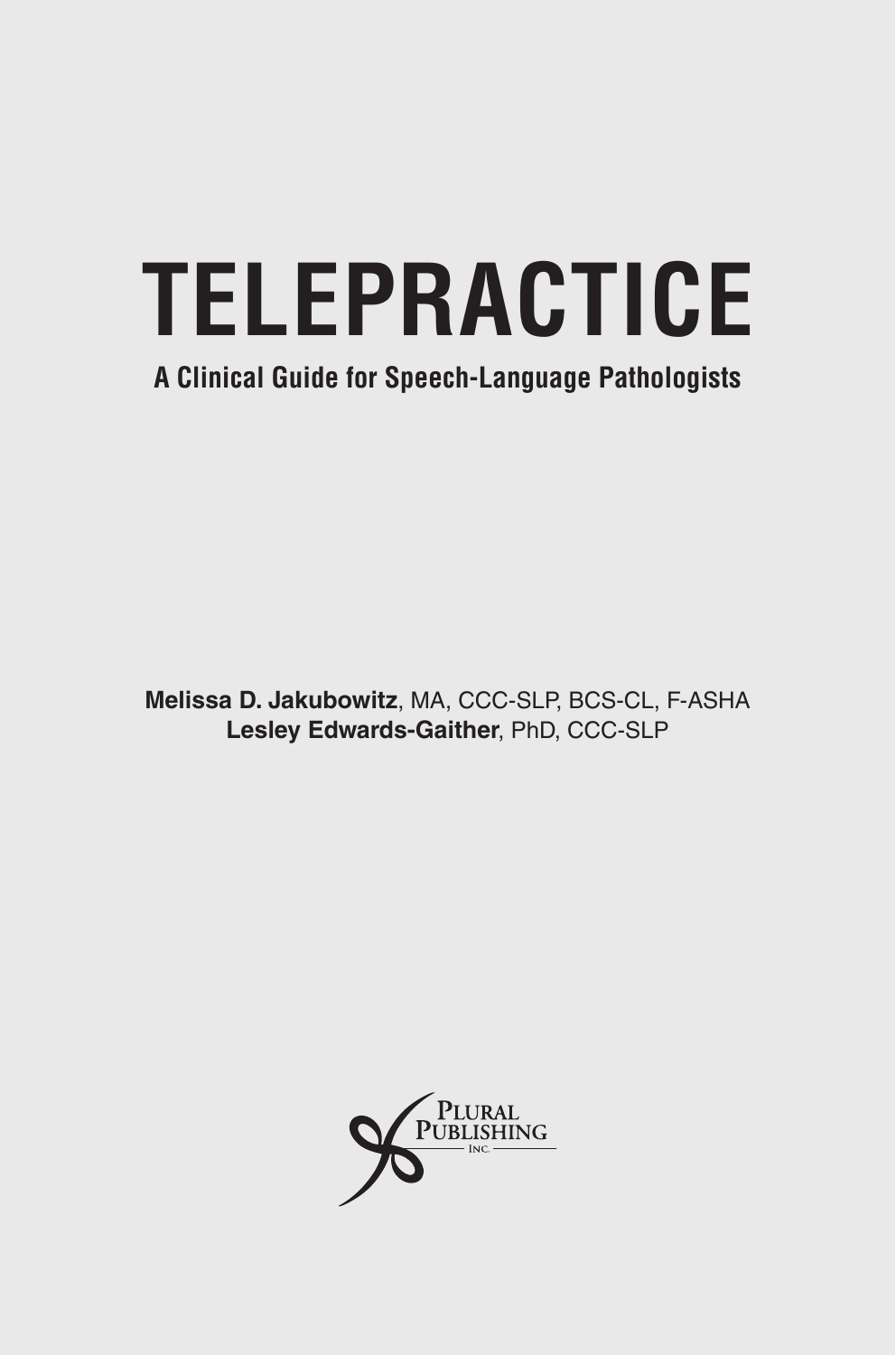

5521 Ruffin Road San Diego, CA 92123

e-mail: information@pluralpublishing.com Website: https://www.pluralpublishing.com

Copyright © 2022 by Plural Publishing, Inc.

Typeset in 11.5/14 Minion Pro by Flanagan's Publishing Services, Inc. Printed in the United States of America by Integrated Books International

All rights, including that of translation, reserved. No part of this publication may be reproduced, stored in a retrieval system, or transmitted in any form or by any means, electronic, mechanical, recording, or otherwise, including photocopying, recording, taping, Web distribution, or information storage and retrieval systems without the prior written consent of the publisher.

For permission to use material from this text, contact us by Telephone: (866) 758-7251 Fax: (888) 758-7255 e-mail: permissions@pluralpublishing.com

*Every attempt has been made to contact the copyright holders for material originally printed in another source. If any have been inadvertently overlooked, the publisher will gladly make the necessary arrangements at the first opportunity.*

#### **Library of Congress Cataloging-in-Publication Data:**

Names: Jakubowitz, Melissa, author. | Edwards-Gaither, Lesley, author. Title: Telepractice : a clinical guide for speech-language pathologists / Melissa Jakubowitz, Lesley Edwards-Gaither. Description: San Diego, CA : Plural, [2022] | Includes bibliographical references and index. Identifiers: LCCN 2021055626 (print) | LCCN 2021055627 (ebook) | ISBN 9781635503807 (paperback) | ISBN 1635503809 (paperback) | ISBN 9781635503791 (ebook) Subjects: MESH: Speech Disorders--therapy | Language Disorders--therapy Speech-Language Pathology--methods | Telemedicine--methods Classification: LCC RC428 (print) | LCC RC428 (ebook) | NLM WL 340.2 DDC 616.85/506--dc23/eng/20220111 LC record available at https://lccn.loc.gov/2021055626 LC ebook record available at https://lccn.loc.gov/2021055627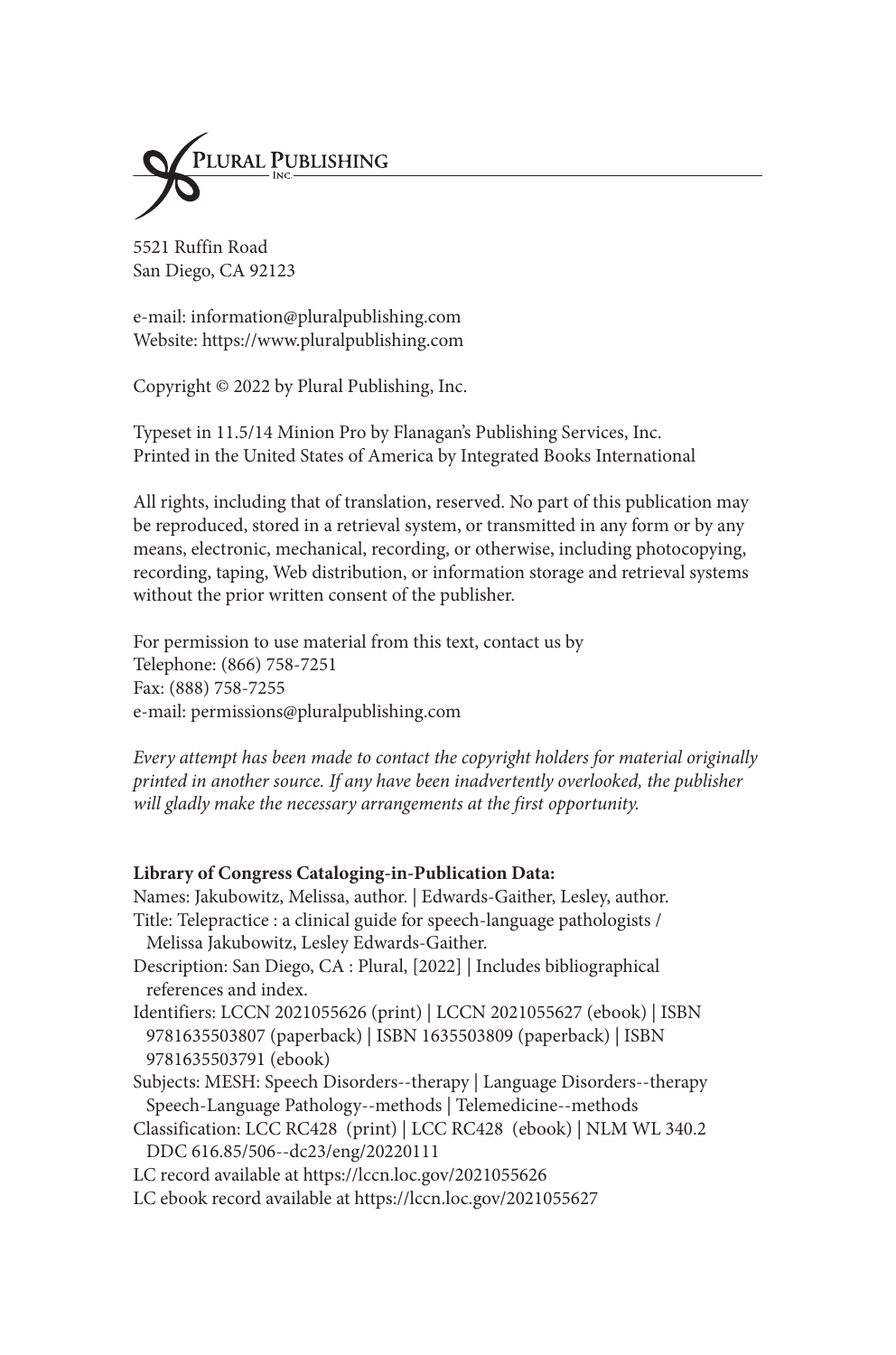

## **Contents**

| Preface<br>Acknowledgments<br>Reviewers |                                                                      | ix             |
|-----------------------------------------|----------------------------------------------------------------------|----------------|
|                                         |                                                                      | хi             |
|                                         |                                                                      | xiii           |
| 1                                       | An Introduction to Telepractice                                      | 1              |
|                                         | Telepractice Past and Present                                        | 1              |
|                                         | History of Telepractice                                              | $\overline{2}$ |
|                                         | Telepractice Terminology                                             | 6              |
|                                         | Pandemic and Health-Emergency Implications                           | 8              |
|                                         | Resources                                                            | 9              |
|                                         | Resuming In-Person Services                                          | 10             |
|                                         | Summary                                                              | 11             |
|                                         | References                                                           | 13             |
|                                         | 2 Technology                                                         | 15             |
|                                         | <b>Internet Speeds</b>                                               | 15             |
|                                         | <b>Computer Specifications</b>                                       | 16             |
|                                         | Headsets                                                             | 18             |
|                                         | Cameras                                                              | 19             |
|                                         | Videoconferencing Platforms                                          | 20             |
|                                         | Service Delivery Models                                              | 22             |
|                                         | Face-to-Face                                                         | 23             |
|                                         | <b>Blended Learning</b>                                              | 23             |
|                                         | Hybrid                                                               | 24             |
|                                         | Hybrid Versus Blended Learning                                       | 25             |
|                                         | Telepractice                                                         | 25             |
|                                         | Determining the Service Delivery Model That Best<br>Suits the Client | 26             |
|                                         | <b>Addressing Absenteeism</b>                                        | 27             |
|                                         | <b>Future Directions</b>                                             | 27             |
|                                         | Strategies to Improve Telepractice Models                            | 28             |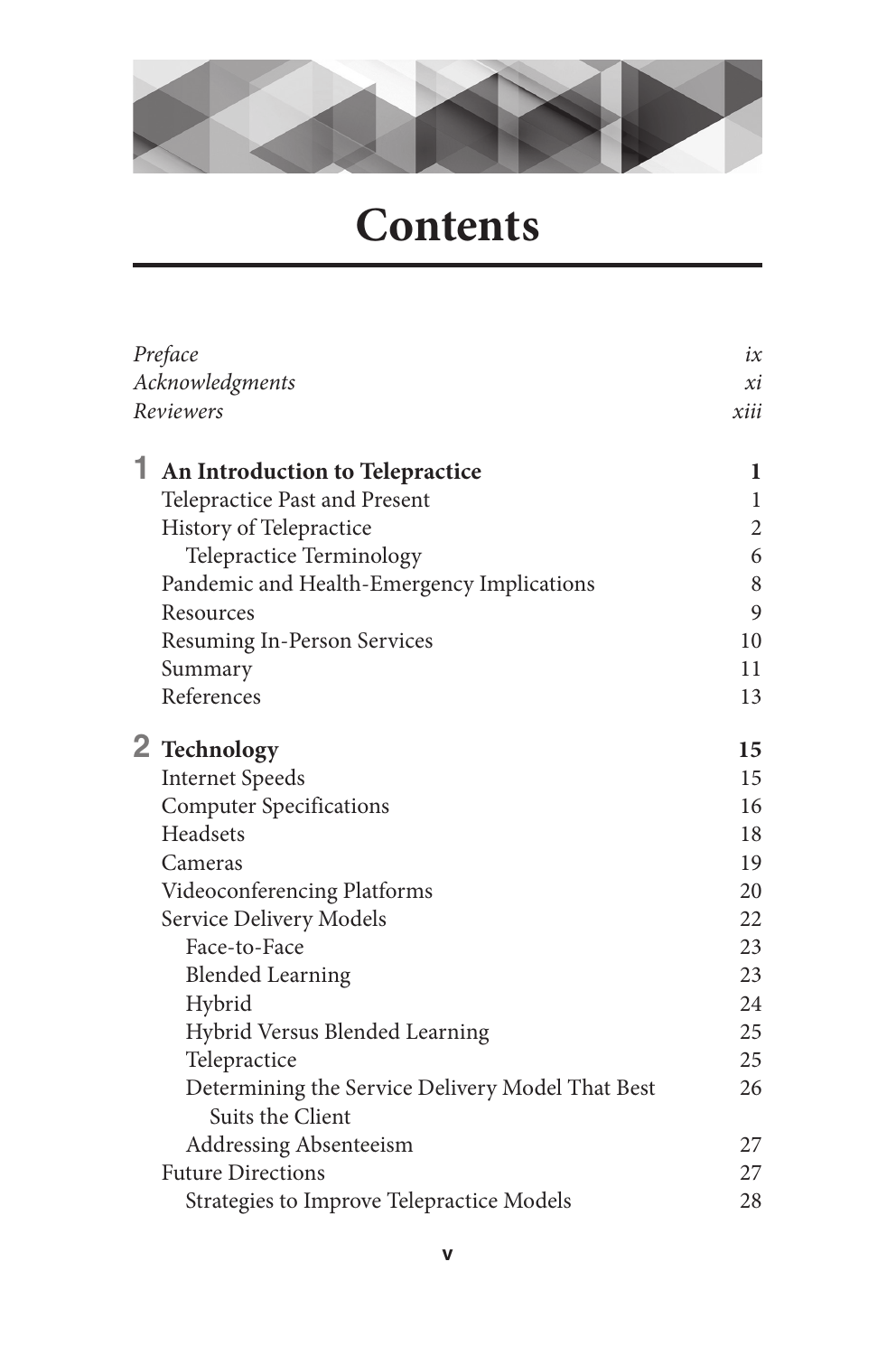| Future Directions in Telehealth                        | 28  |
|--------------------------------------------------------|-----|
| Artificial Intelligence                                | 29  |
| Speech Recognition                                     | 31  |
| Ten Tips to Make Connections Using Technology          | 33  |
| References                                             | 35  |
| 3 Models of Service Delivery                           | 37  |
| Introduction                                           | 37  |
| A Review of Literature and Telepractice Research       | 38  |
| Client Candidacy                                       | 42  |
| Apps and Websites                                      | 49  |
| Cultural and Linguistic Considerations for Teletherapy | 55  |
| Culture and Technology                                 | 57  |
| Preference for Digital Communication                   | 58  |
| Technology to Address Linguistic Considerations        | 59  |
| References                                             | 60  |
| 4 Assessments, Evaluations, and eHelpers               | 67  |
| Introduction                                           | 67  |
| Research and Evidence-Based Practice                   | 71  |
| Collaboration                                          | 77  |
| Managing Technology                                    | 78  |
| <b>Parent Coaching</b>                                 | 79  |
| Training                                               | 81  |
| Assessments and Evaluations                            | 82  |
| Setup for Successful Administration of Assessments     | 84  |
| <b>Standardized Assessment</b>                         | 87  |
| Modifications                                          | 94  |
| <b>Report Writing</b>                                  | 94  |
| References                                             | 96  |
| <b>5 Engaging Clients: Case Scenarios</b>              | 101 |
| Introduction                                           | 101 |
| Case Scenario: Early Intervention                      | 102 |
| <b>Background Information</b>                          | 102 |
| Goals and Objectives                                   | 103 |
| Telepractice Applications                              | 103 |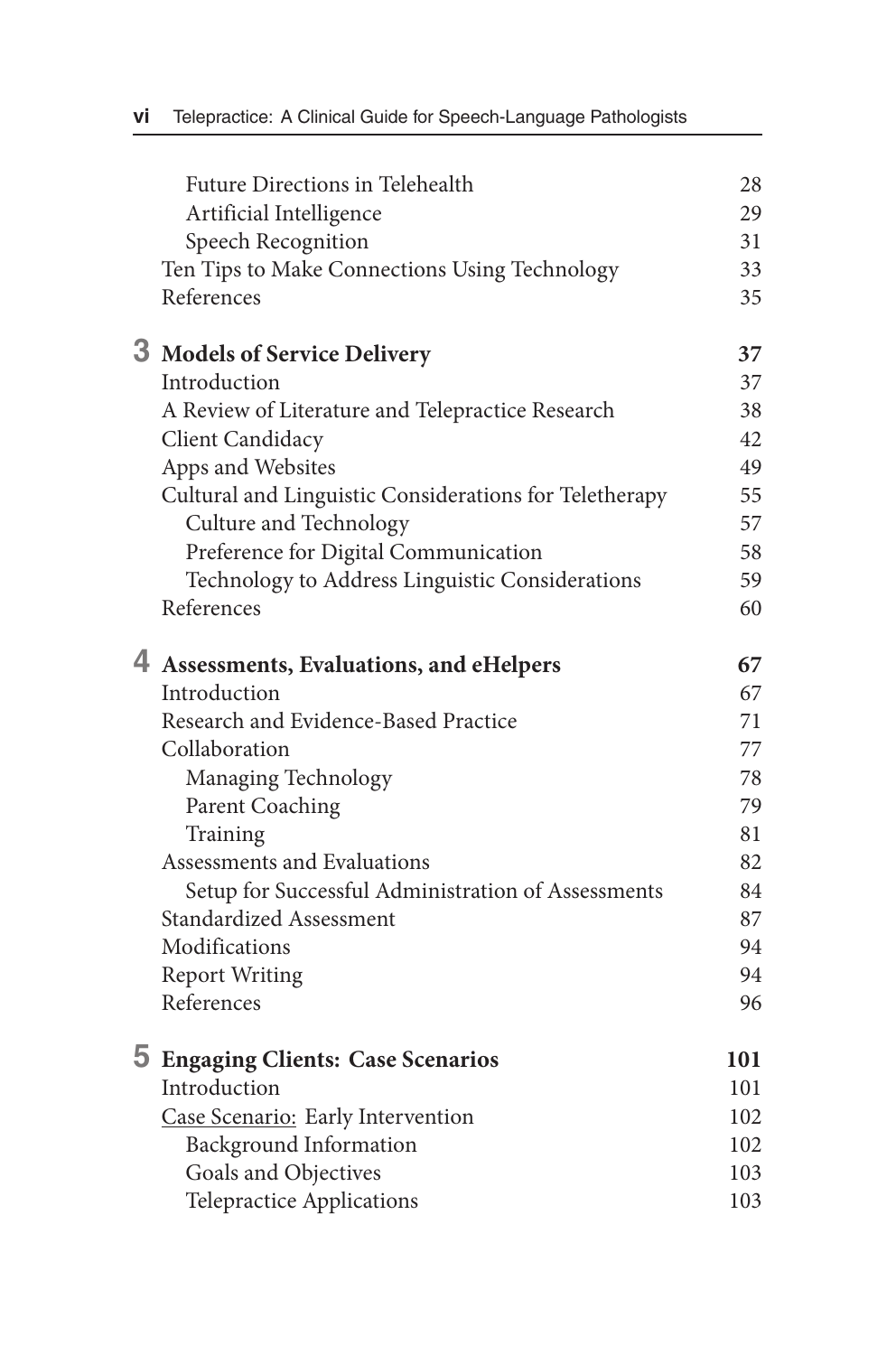| Therapy and Materials                                        | 105 |
|--------------------------------------------------------------|-----|
| Challenges and Lessons Learned                               | 105 |
| Case Scenario: Preschool Telepractice                        | 106 |
| <b>Background Information</b>                                | 106 |
| Telepractice Applications                                    | 107 |
| <b>Critical Thinking Questions</b>                           | 108 |
| Case Scenario: Culturally and Linguistically Diverse Clients | 109 |
| <b>Background Information</b>                                | 109 |
| Telepractice Applications                                    | 110 |
| <b>Critical Thinking Questions</b>                           | 111 |
| Case Scenario: Elementary                                    | 111 |
| <b>Background Information</b>                                | 111 |
| <b>Telepractice Applications</b>                             | 111 |
| <b>Critical Thinking Questions</b>                           | 113 |
| K-12 Case Scenario: Language Intervention                    | 113 |
| <b>Background Information</b>                                | 113 |
| Telepractice Applications                                    | 114 |
| <b>Critical Thinking Questions</b>                           | 115 |
| Case Scenario: Middle School                                 | 115 |
| <b>Background Information</b>                                | 115 |
| Goals and Objectives                                         | 117 |
| Telepractice Applications                                    | 117 |
| Therapy and Materials                                        | 118 |
| Challenges and Lessons Learned                               | 118 |
| Case Scenario: High School                                   | 119 |
| <b>Background Information</b>                                | 119 |
| Goals and Objectives                                         | 121 |
| Telepractice Applications                                    | 121 |
| Therapy Materials                                            | 122 |
| Challenges and Lessons Learned                               | 122 |
| Case Scenario: Adult                                         | 123 |
| <b>Background Information</b>                                | 123 |
| Goals and Objectives                                         | 124 |
| Telepractice Applications                                    | 124 |
| Therapy Materials                                            | 125 |
| Challenges and Lessons Learned                               | 127 |
| References                                                   | 127 |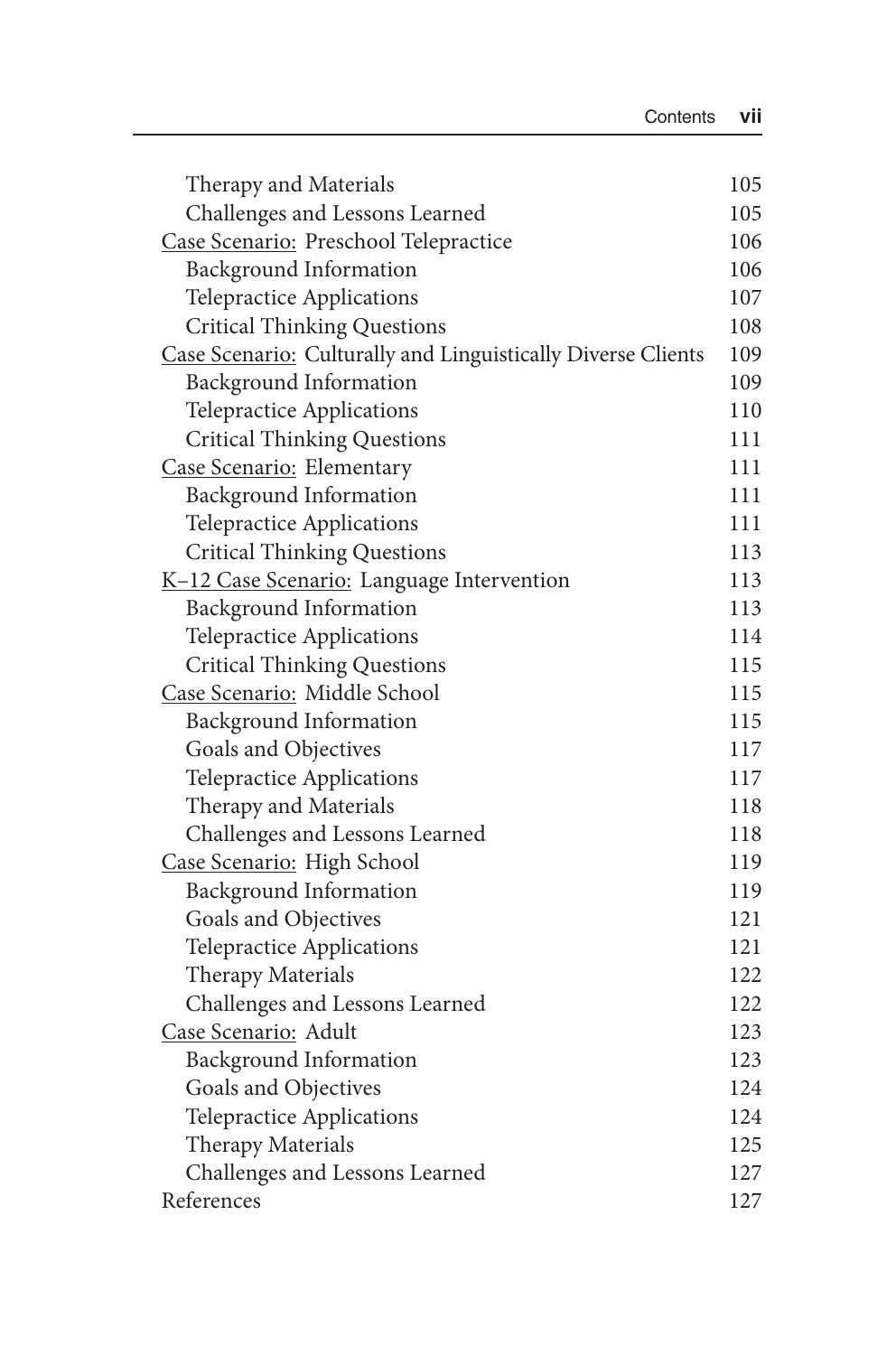|  | <b>6</b> Telepractice as a Business                    | 131 |
|--|--------------------------------------------------------|-----|
|  | Introduction                                           | 131 |
|  | The Business Plan                                      | 133 |
|  | Setting Therapy Rates                                  | 137 |
|  | Marketing for Private Clients                          | 140 |
|  | Marketing to Schools                                   | 142 |
|  | Setting Up for Success                                 | 148 |
|  | Safety of Clients                                      | 156 |
|  | References                                             | 157 |
|  | 7 Confidentiality, Ethics, and Legal/Regulatory Issues | 159 |
|  | in Telepractice                                        |     |
|  | Introduction                                           | 159 |
|  | Code of Ethics                                         | 160 |
|  | <b>State Regulations</b>                               | 162 |
|  | Licensure Compacts                                     | 163 |
|  | The ASLP-IC                                            | 164 |
|  | Telepractice and Licensure Compacts                    | 164 |
|  | Telepractice Opportunities Related to the ASLP-IC      | 165 |
|  | Federal Legal and Regulatory Issues                    | 166 |
|  | References                                             | 171 |
|  |                                                        |     |

*Index 173*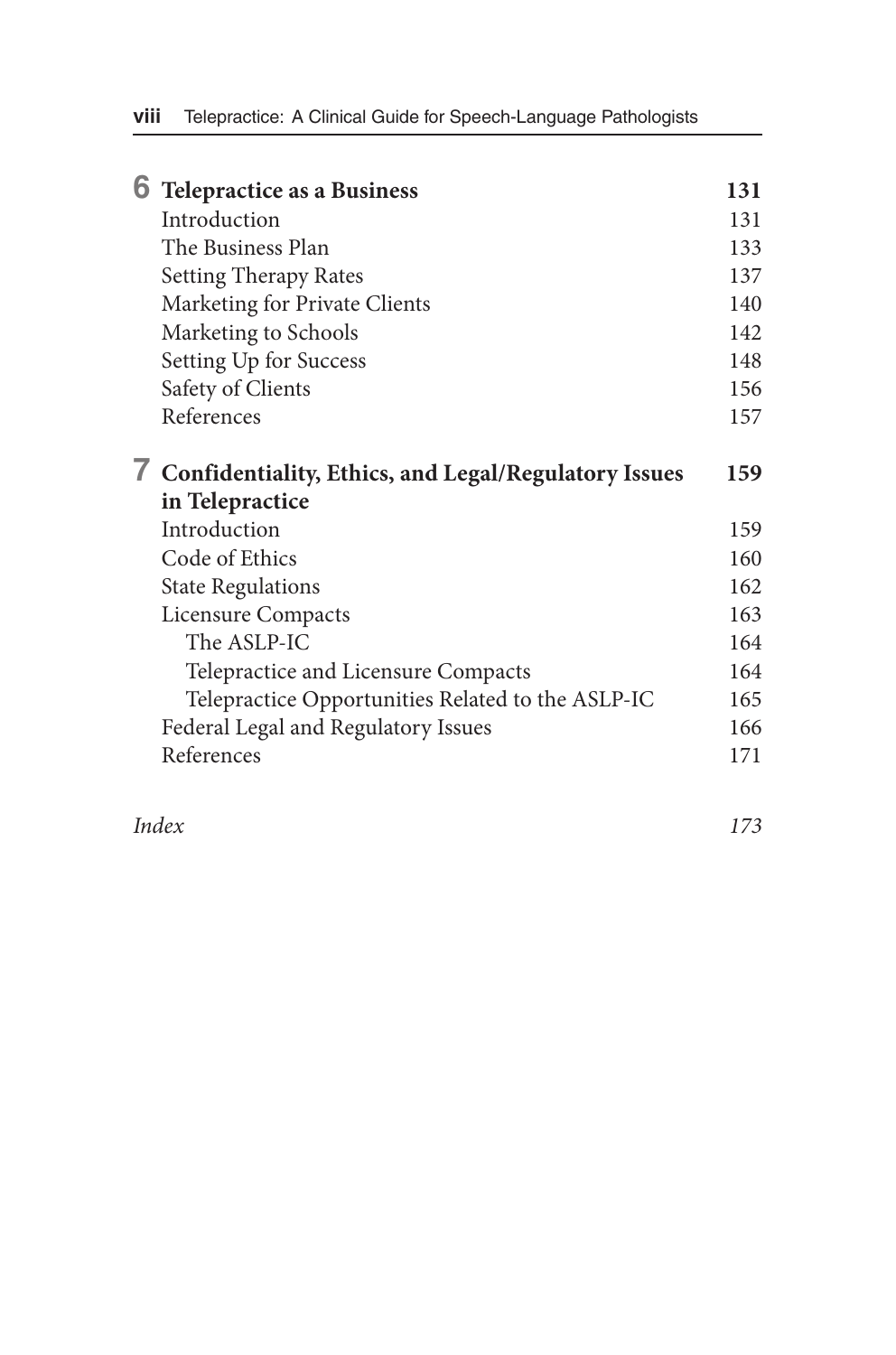

## **Preface**

**M** arch 2020 changed many lives with the pandemic in full swing Land the shutdown of the economy to mitigate the spread of the virus. SLPs' jobs were disrupted no matter the setting. Many moved very quickly, providing services via telepractice or utilizing masks and PPE to continue providing services to their clients. For those SLPs utilizing telepractice, it was a very steep learning curve. They had to figure out how to use the platform that employers told them to use, whether appropriate or not for their population. It was a scramble to figure out how to use an unfamiliar platform, finding materials that worked online, and adjusting schedules. At times, this situation seemed untenable, but due to the resilience, tenacity, and determination, many clinicians found the joys of telepractice.

We wrote this book to support our colleagues in providing evidence-based, high-quality telepractice services. This book was developed with the pandemic in mind; however, telepractice has grown since the mid-2000s. In recent years (before the pandemic), SLPs have been adopting telepractice as a service delivery model in increasing numbers.

Although references to the pandemic and COVID-19 are present throughout the book, the work goes well beyond the pandemic. It describes telepractice, which was utilized before the pandemic and will continue to grow, following the resolution of the pandemic.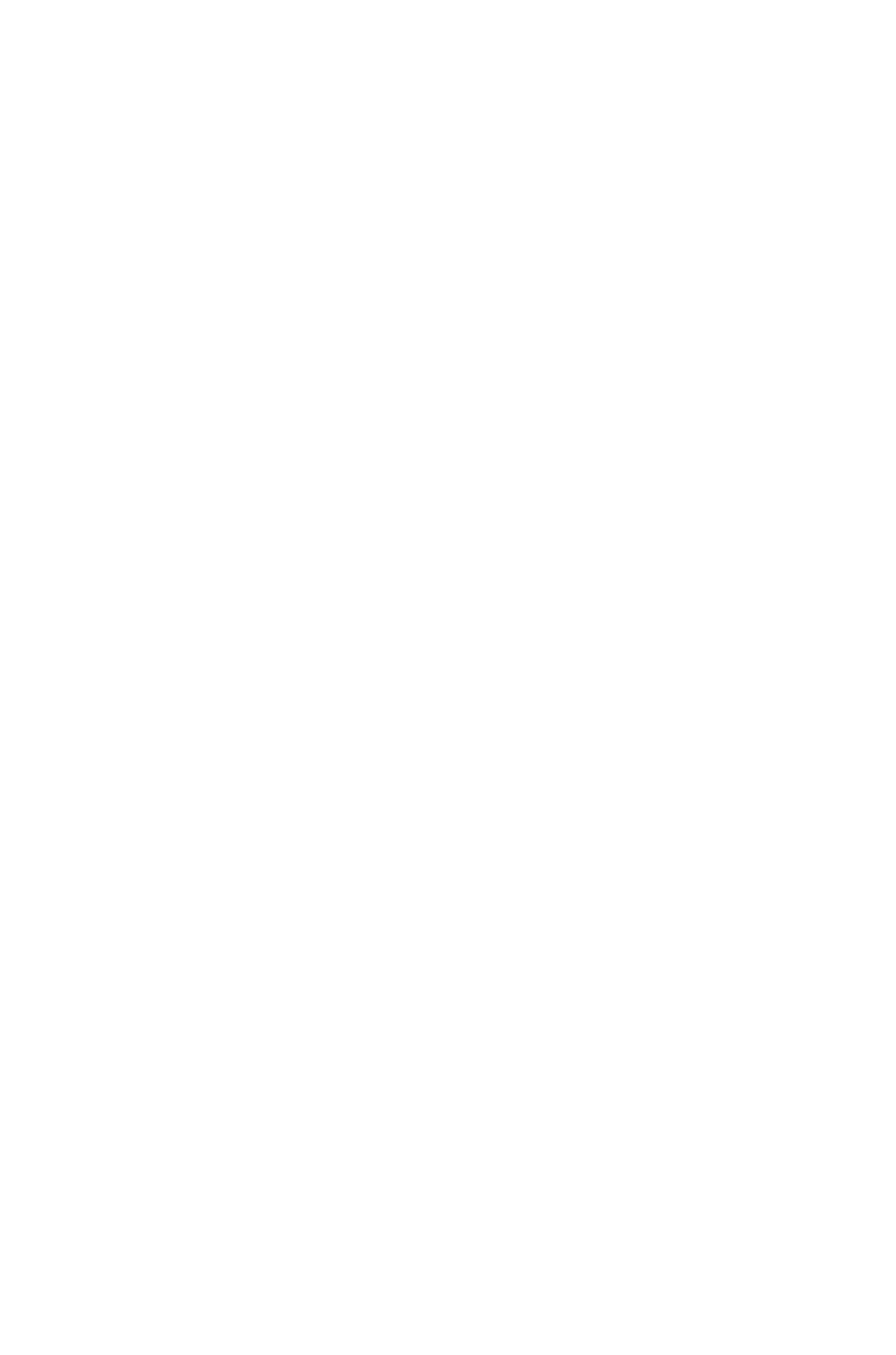

## **Acknowledgments**

**I** thank the many people who encouraged me to bring this project **L** to fruition. First, my husband Julian, sons Jonathan, Joshua, and Gabriel were understanding and patient from the first day to the last. I am grateful for their love and daily dose of humor. I would also like to thank my George Washington University students for their insight which inspires me daily. Finally, I acknowledge and thank the students and families that have allowed me to enter their homes through countless videoconferencing sessions over the past decade. While some of us will never meet in person, you have become a part of my own home and the fabric of my career. It is a privilege to be a part of your journey. I will never stop learning new things that make me more humble, knowledgeable, and, I hope, a better human being.

Lesley Edwards-Gaither

I acknowledge and thank my co-author, Lesley, for agreeing to write<br>this book with me. I am grateful for her insights, thoughtfulness, and partnership in getting this book to the finish line. I couldn't have done it without her. In addition, I thank my family: my husband, Larry, and my children, Lia and Adam, for their unending support and encouraging words as I made my way through the writing process. Finally, I want to acknowledge my friends and colleagues who supported me before and during the writing process for their encouragement and support. Also, Monica and Mike for being my cheerleaders, answering questions, and just being there for me. Without the support of all these individuals, this book would not have been possible.

Melissa Jakubowitz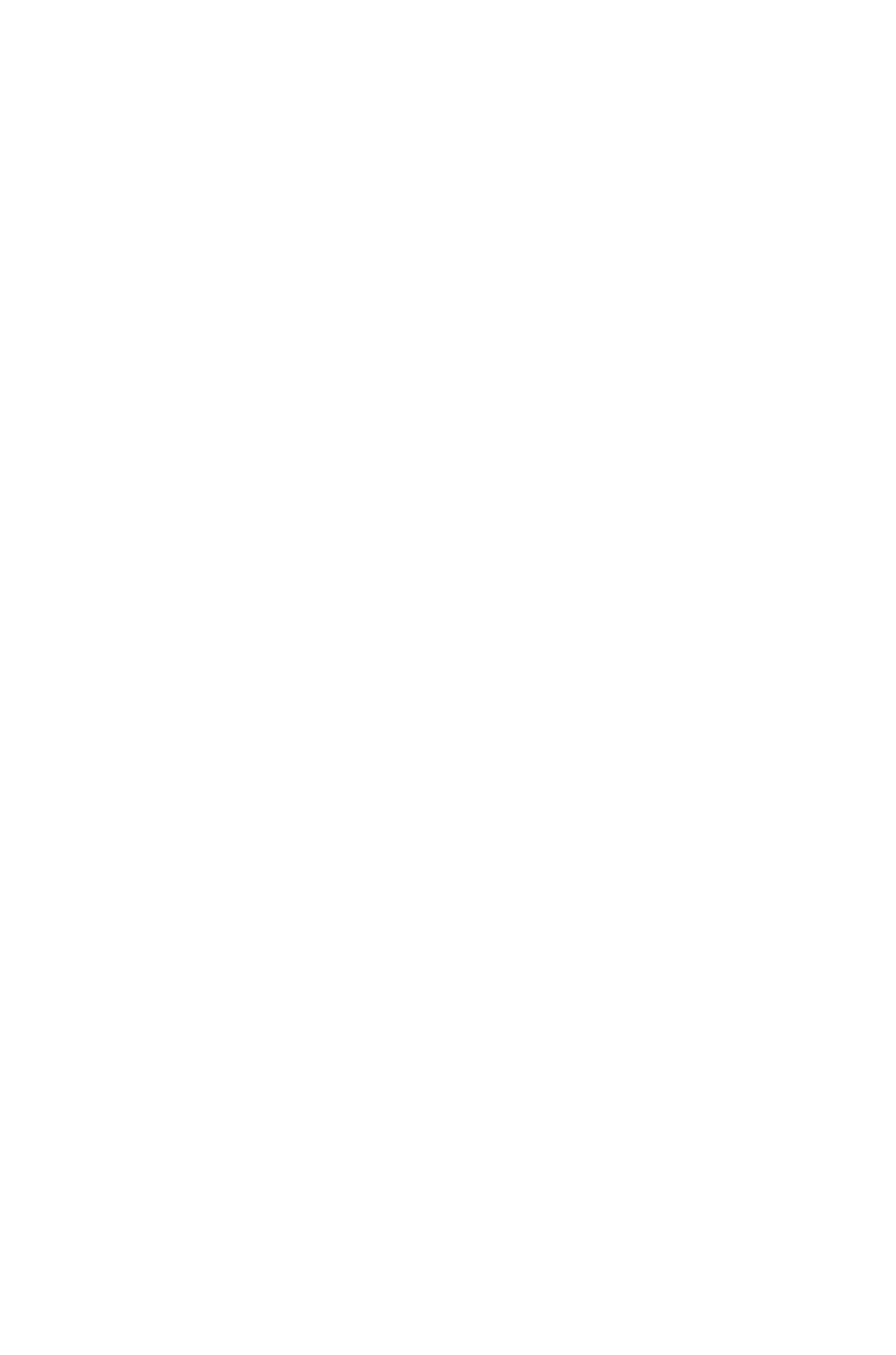

## **Reviewers**

Plural Publishing and the authors thank the following reviewers for taking the time to provide their valuable feedback during the manuscript development process. Additional anonymous feedback was provided by other expert reviewers.

#### **Robin L. Alvares, PhD, CCC-SLP**

Clinical Assistant Professor Master's Program in Speech-Language Pathology Caruso Department of Otolaryngology-Head and Neck Surgery University of Southern California Los Angeles, California

#### **Amber Heape, ClinScD, CCC-SLP, FNAP, CDP, CMDCP**

Clinical Specialist Pruitthealth Therapy Services Branchville, South Carolina

#### **Denise A. Ludwig, PhD, CCC-SLP, FNAP, ACUE**

Professor Grand Valley State University Allendale Charter Township, Michigan

#### **Joan MacIsaac, MA, CCC-SLP**

Project Director Round Hill, Virginia

#### **Jyutika Mehta, PhD, CCC-SLP**

Professor Department of Communication Sciences and Oral Health Texas Woman's University Denton, Texas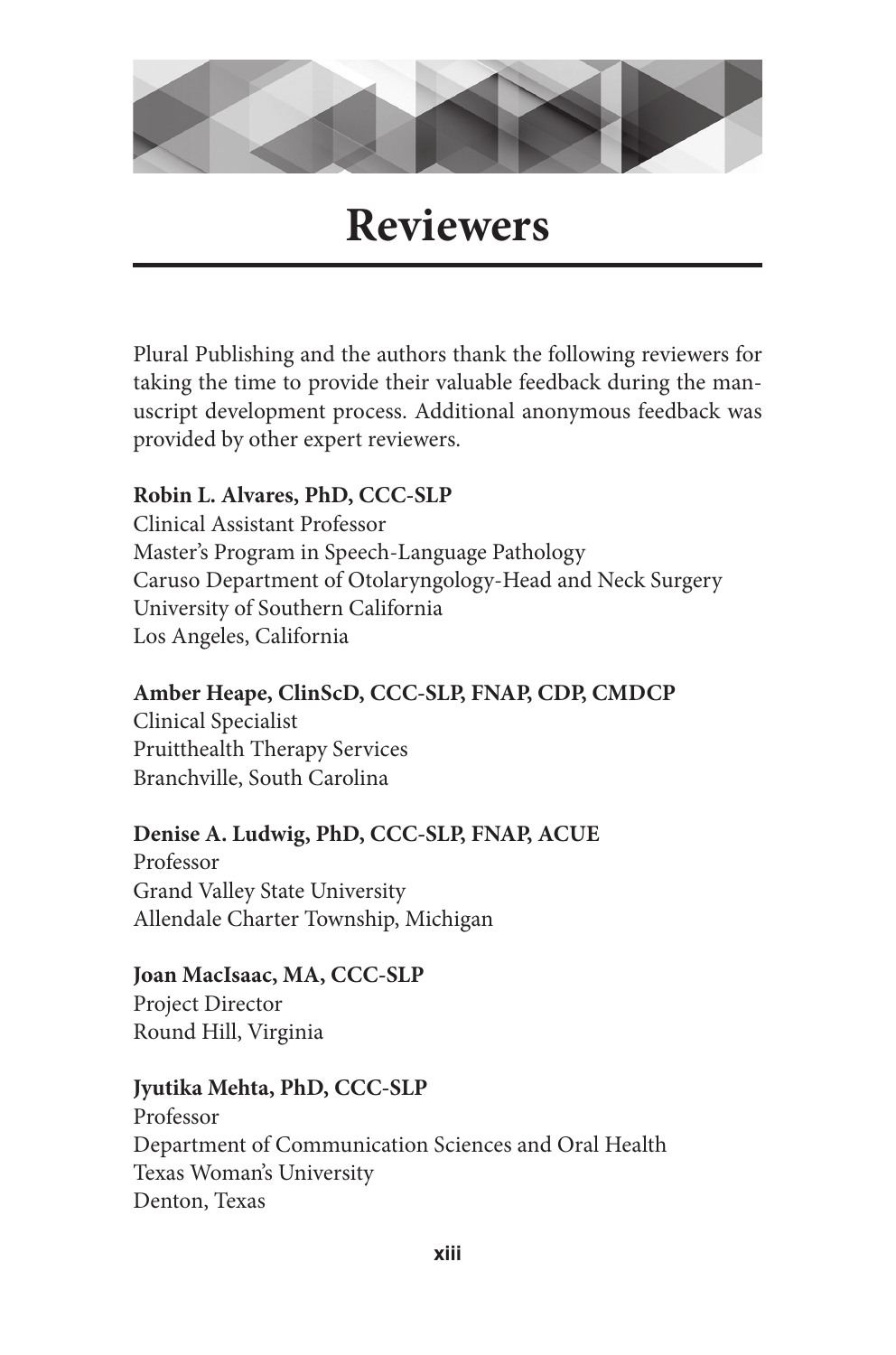#### **Rachel Pittmann, MS, CCC-SLP, MEd**

Director Impact Practice Center MGH Institute of Health Professions Boston, Massachusetts

#### **Janet Rabinowitz, MS, CCC-SLP**

Adjunct Clinical Supervisor University of Redlands Redlands, California

#### **Tara Roehl, MS, CCC-SLP**

Speech-Language Pathologist Speechy Keen SLP Firestone, Colorado

#### **William Eric Strong, PhD, CCC-SLP**

Assistant Professor Department of Speech, Hearing, and Rehabilitation Services Minnesota State University, Mankato Mankato, Minnesota

#### **Samantha Washington, EdD, CCC-SLP**

Assistant Professor Southeast Missouri State University Cape Girardeau, Missouri

**Sarah Zsak, MA, CCC-SLP** Owner and Lead Therapist Terrapin Speech Institute Anne Arundel County, Maryland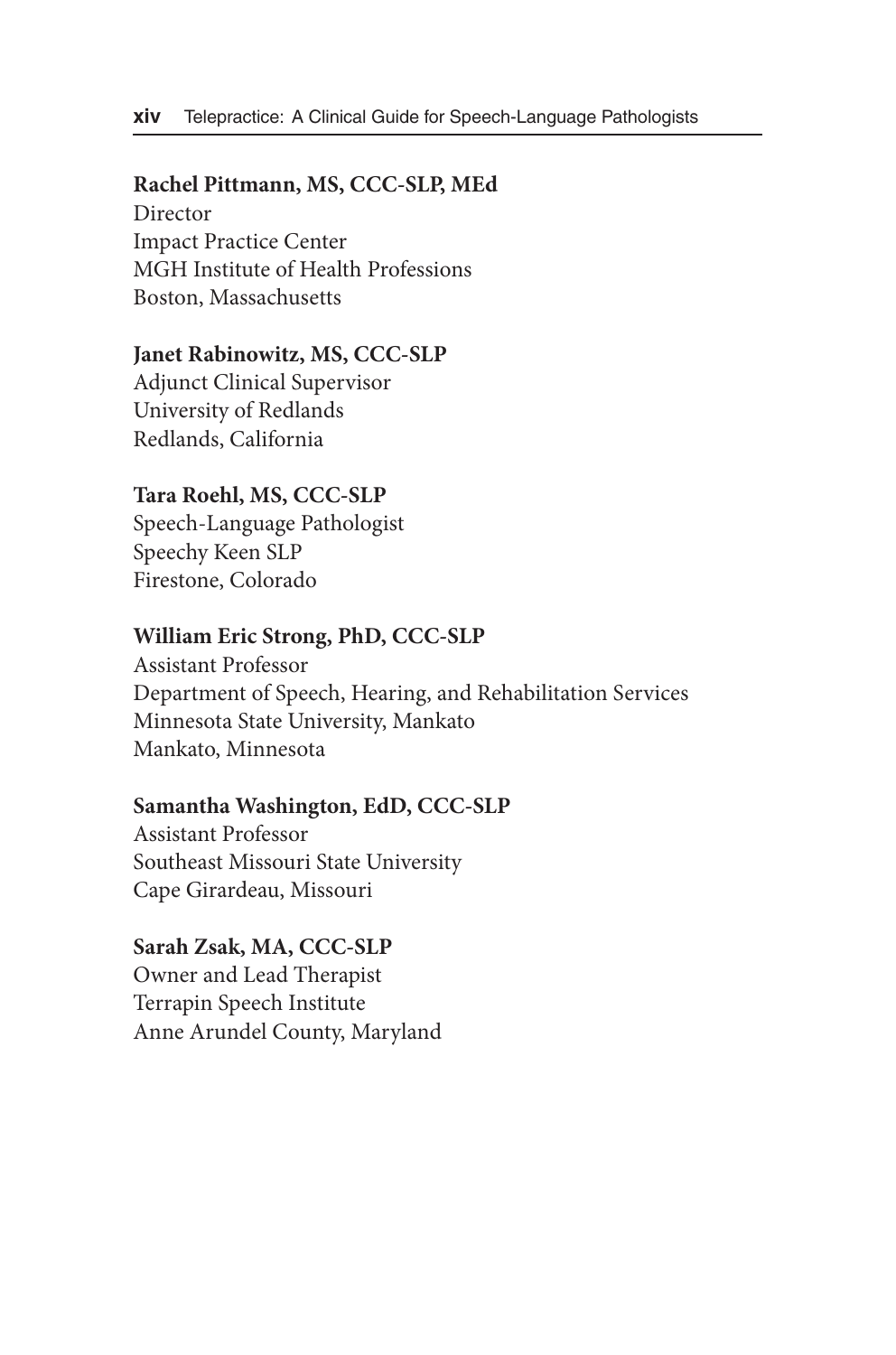

## **An Introduction to Telepractice 1**

#### **Telepractice Past and Present**

Although telepractice has existed for at least 20 years, it was not widely used until the global health emergency, COVID-19 pandemic. During that time, all settings—from hospitals, outpatient facilities, schools, and academic clinical settings—evaluated their current use and future need for telepractice services and competency. At that time, most schools, private practices, and hospitals quickly turned to telepractice to meet the needs of clients and students with Individual Education Plans (IEPs), as well as adult clients in need of direct speech-language pathology services. The utilization of telepractice went from below 5% among speech-language pathologists (SLPs) to well over 80% (ASHA, 2021a) in a brief period of time.

Many clinicians transitioned to telepractice quickly, with little-to-no training, as schools, private practices, and hospitals were scrambling to figure out how to continue to provide services to their clients or students. Many hospitals continued in-person services as personal protection equipment (PPE) was more readily available for SLPs. However, few school districts considered the impact of online learning for general education or special education students, and how this would look. In addition, they had little knowledge of telepractice or how it could potentially assist them in providing Free and Appropriate Public Education (FAPE). Private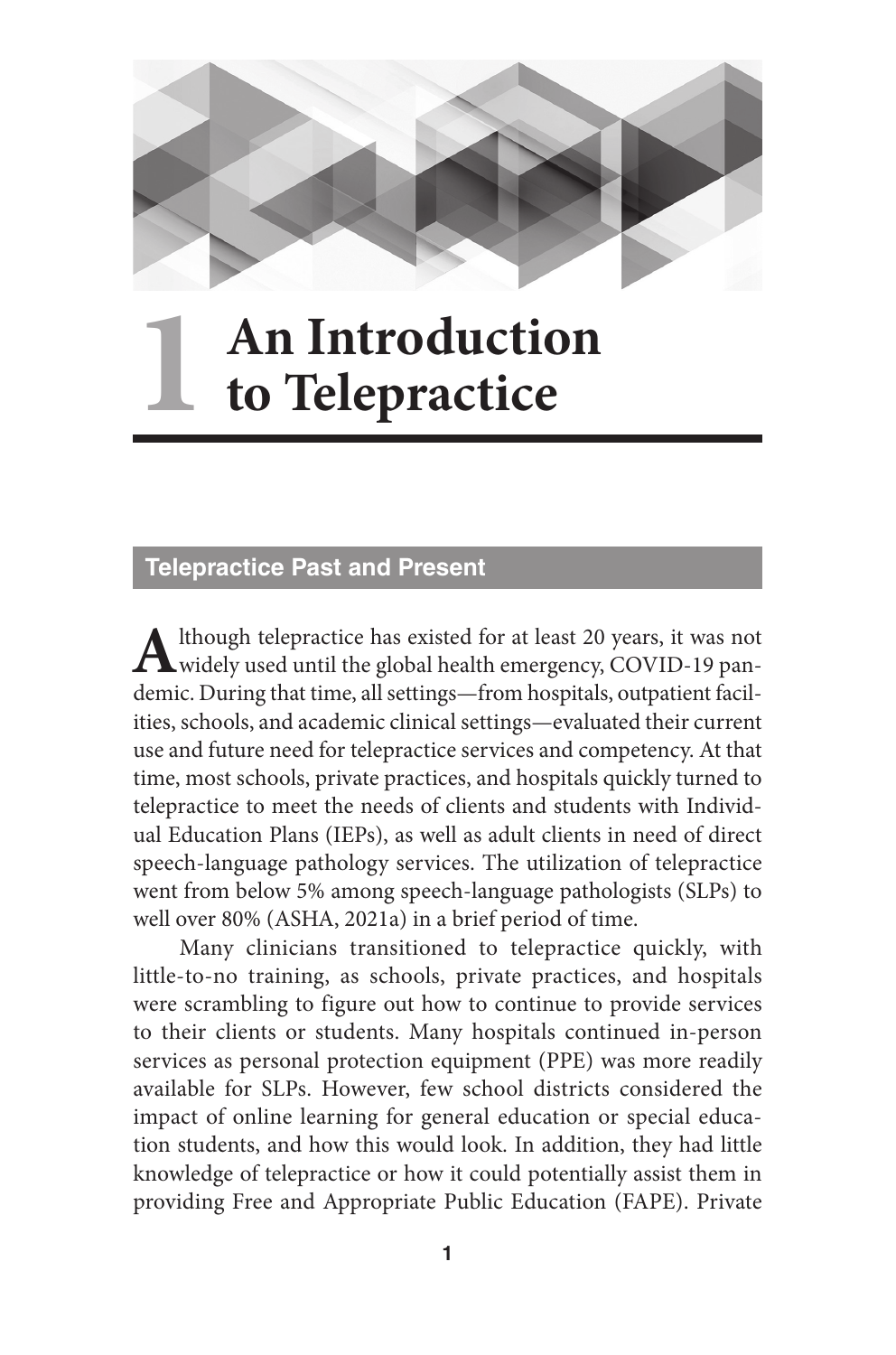practitioners, on the other hand, knew they needed to move quickly to preserve their practices. Once it became apparent that the nation was in for the long haul with online services, some districts began to take a closer look at what was needed to provide appropriate online services. At the same time, private practices were more deft in obtaining training and moving forward quickly with telepractice services for their clients. Hospitals were also able to move toward teletherapy services in order to meet the needs of outpatient clients.

#### **History of Telepractice**

Speech-language pathologists have been providing teletherapy services for some time now. The history of providing services via telecommunications technology goes back to the advent of the telephone in 1876. In the 1880s, physicians began experimenting with telecommunication technologies. The Department of Veterans Affairs (VA) first recorded the use of telemedicine in 1957 (Kumar & Cohn, 2013). It was utilized for a telemental health project in the state of Nebraska. Over the next 20 years, the VA developed other telemedicine projects that led to the adoption of a shared telemedicine program throughout VA hospital system. Since then, the VA has been a leader in developing telepractice (and telemedicine) services and research in this area.

Although there is some controversy about what constitutes the dawn of telecommunications, suffice it to say modern telecommunication systems most likely began with the advent of the telegraph and Morse code in 1844. The dawn of the telegraph allowed information to be sent immediately to sites that were some distance apart. The use of the telegraph spread quickly and was used to transmit messages across the United States and elsewhere, contributing to the expansion of the United States territories, among other things (Houston, 2014).

In 1875 Alexander Graham Bell voiced the now-famous words, "Mr. Watson, come here, I want you!" (Houston, 2014). With that statement, a new form of communication was born—the telephone. A. G. Bell's development of the telephone was based on his work with children who were deaf and his belief that they could develop intel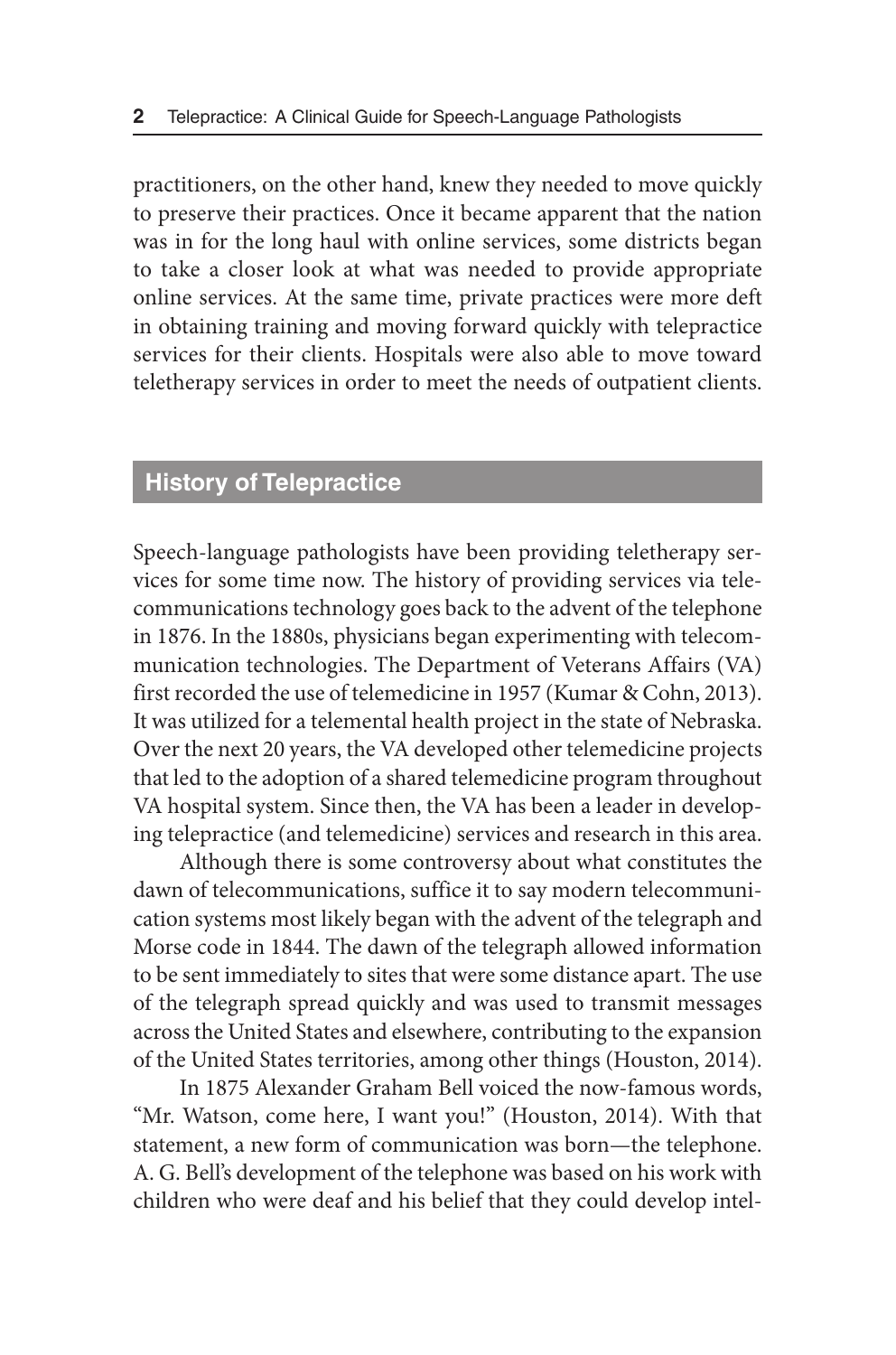ligible spoken language if given appropriate instruction (Houston, 2014). From the emergence and spread of the use of the telephone, more technology evolved, including radio transmission. Following radio was television and space exploration, which leads us to the 1990s and the expansion of the internet. As the use of the internet grew along with computer technology during the 1990s, we saw one of the first uses of videoconferencing technology, and that was Skype. Skype technology was very glitchy in those early days, with audio and video delays, calls dropping during use, and individuals hacking into calls.

Since the advent of Skype, videoconferencing technology has grown and improved significantly. At the time of this writing, most videoconferencing technology is quite good, with minimal delays between the audio and video feeds, allowing SLPs to provide services via telepractice that is equivalent to in-person services. There are currently several platforms that have been built specifically for SLPs. Beyond the videoconferencing technology, these platforms may include scheduling tools, materials, billing software, and so forth. This technology continues to change and improve, assisting SLPs in doing their job more efficiently and effectively.

As noted previously, the boom in technology has contributed to the use of telepractice in the field of speech-language pathology. Research in telepractice has also seen growth. In 2010, there were approximately 40 articles in SLP-specific journals on telepractice; currently, there are well over 150 articles that support the use of telepractice as a service delivery model. Because telepractice is a relatively new service delivery model, the research is still somewhat limited but certainly assists in providing evidence-based services. The focus of much of the research is on SLP services (Coufal et al., 2018; Short et al., 2016; Zahir et al., 2021) in general, with limited articles focused on specific disorders or techniques that work specifically for telepractice. Much of the information gleaned provides solid support for telepractice in general; there is still a need for research in specific disorders and whether or not the evidence used in in-person settings translates to a telepractice service delivery model (Cason & Cohn, 2014; Theodoris, 2011). The research needs to be expanded to larger client populations.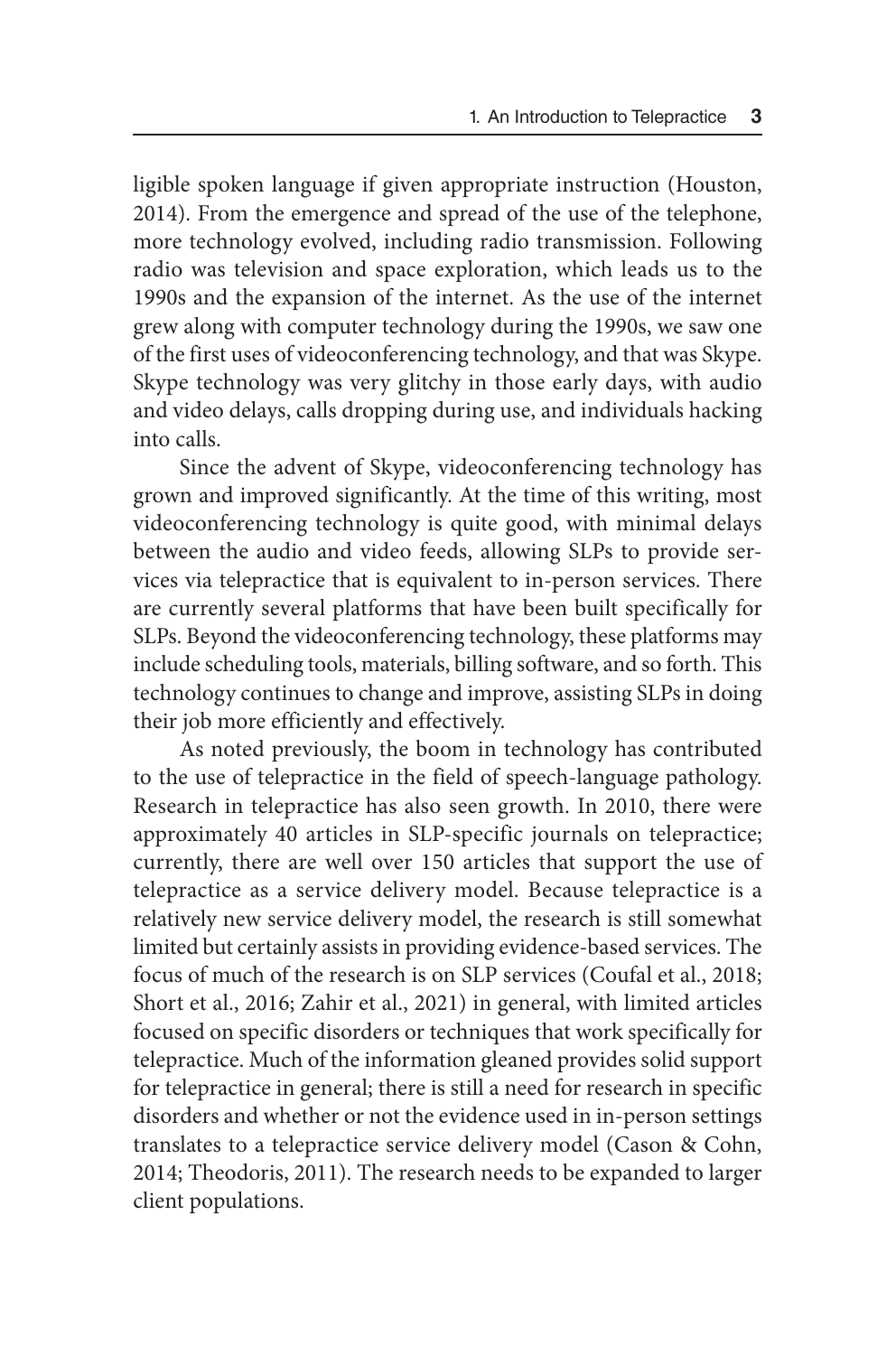Wiedner and Lowman (2020) conducted a systematic review to examine the evidence for feasibility and efficacy of SLP servicestreatment and assessments via telepractice for the adult population. The authors focused on recent research between 2014 and 2019. The authors initially identified 125 articles for their review, with a total of 31 meeting their criteria for inclusion in the qualitative analysis. The authors also collected and presented information regarding equipment used for telepractice and pinpointed the setting in which the service was provided.

These authors (Weidner & Lowman, 2020) concluded that telepractice was feasible and showed preliminary efficacy for using telepractice as a service delivery model. Approximately half of the studies focused on individuals with aphasia at least six months poststroke. Other articles covered included Parkinson's, primary progressive aphasia, TBI, voice, and mixed populations. As telepractice is a developing service delivery model, there are opportunities for further research. The authors noted limited information in their search on providing telepractice for adults with motor speech disorders, augmentative and alternative communication, and dementia. Overall, there were positive outcomes in this systematic review.

One area noted for further research (Weidner & Lowman, 2020) was the use of facilitators in the telepractice service delivery model. There was little-to-no research regarding the use of facilitators with adults. Although there appears to be some research about facilitators in pediatric and school settings, using them with adults is an area ripe for research.

In 2012, Tindall reviewed the previous research in the use of telepractice with adults with various diagnoses. Tindall noted that prior to 2012, when technology was somewhat limited, compared to today, researchers were finding telepractice appeared to be effective in treating and diagnosing speech and language disorders in adults. It was mentioned that the results, at that time, were promising, but further investigation was needed. Telepractice appeared to enable some clients who might otherwise not receive services to participate in treatment. Empowering older adults and their families to participate in their care helped to relieve the stress associated with caregiver burden.